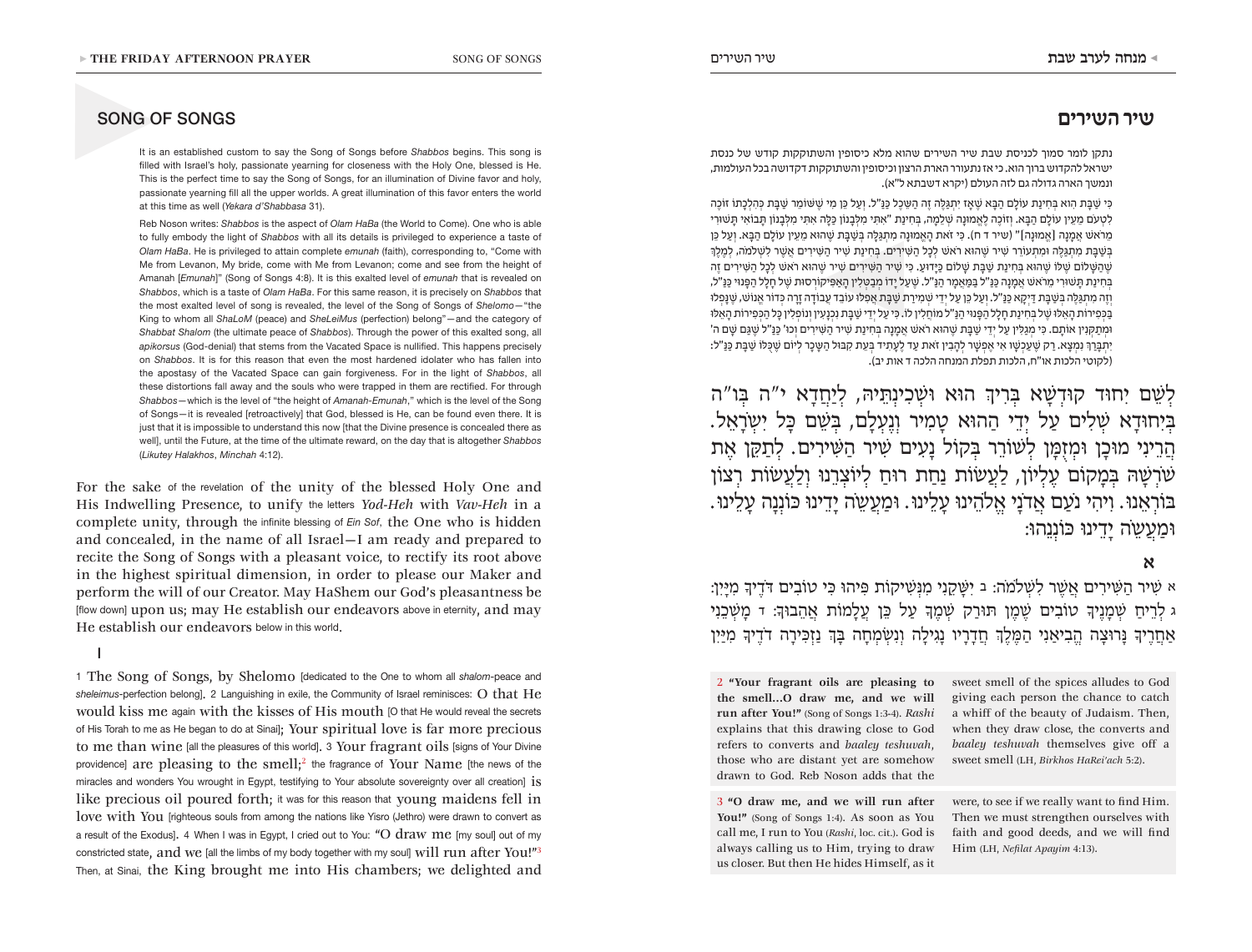rejoiced in You; we recall Your fond love, more pleasant than wine, and the sincerity of our love for You. 5 Now, though I seem darkened without, I am comely within, O daughters of Yerushalayim [the capital cities of the nations of the world]; I am darkened without like the tents of Keidar, but comely within as the curtains of the *Mishkan* and the holy Temple of Shelomo [the One to whom all *shalom*-peace and *sheleimus*perfection belong]. 6 Do not view me with contempt because I am dark, for the sun of exile has scorched me; my mother's sons [the Egyptians in Mitzrayim, and later, the false prophets in Israel] treated me contemptuously and made me keeper of their vineyards [foreign idols]; as a result, I neglected my own vineyard.<sup>4</sup> 7 Tell me, O You whom my soul loves, where will You pasture Your people, who are like Your sheep, in the midst of seventy nations that are likened to a pack of wolves? Where will You rest them at midday [precisely when the sun of exile burns exceedingly hot]? Why should I be as one who wanders among the flocks of the idolatrous nations who associate their gods with You? 8 HaShem answers: If you do not know yourself how to restore the intimate closeness we once shared, O most beautiful of women, follow the footsteps of the flock [your holy ancestors], and pasture your kids beside the tents of the shepherds [the soul-teachers of My people].<sup>5</sup> 9 When you were in Egypt, I likened you to My own horse that Pharaoh had harnessed and used for his chariots, O My beloved. 10 But then I freed you and brought you to Sinai to give you My Torah, whose words are beautiful chains/bridles for your cheeks/mouth, and Divine jewels/yokes around your neck. 11 I also made golden chains for you [the Tablets of the Covenant, more precious than gold], OVerlaid with the Ten Commandments like silver points. $6$  12 But then just as the King was celebrating [giving the Tablets to Moshe], my nard whose scent is usually sweet gave forth an evil odor [the sin of the golden calf]. 13 Still, by commanding me to build the *Mishkan*, my Beloved restored my sweet fragrance to me; He then returned to dwell between my breasts [in the holy of holies of my heart]. 14 My Beloved has been for me like a cluster of sweetsmelling spices in the groves of Ein Gedi, always willing to revive my spirits when I have strayed; always willing to help me atone for my wrongdoings. 15 HaShem praises Israel: Behold, you are beautiful despite everything, My beloved wife; you are beautiful, for your eyes are like doves looking only to Me. 16 Israel replies by praising HaShem: It is You who are beautiful and pleasant, my Beloved; and our bed [our meeting place in the Holy of Holies of the *Mishkan* and the holy Temple] is fresh with vitality that infuses every aspect of my life. 17 Build soon the support beams of our houses [the *Miskhan* and the holy Temple] from strong cedar wood, and our upper corridors from beautiful cypress.<sup>7</sup>

and only one defending angel, he will be exonerated (*Shabbos* 32a). Reb Noson adds that if a person has 999 prosecutors against him, what can anyone expect of

him?! Therefore God sees this, too, as a defense and will seek to exonerate him (LH, *Eiruvey Techumin* 6:15).

מֵיׁשָרִים אֲהֵבּוָך: ה ׁשְחֹורָה אֲנִי וְנָאוָה ּבְנֹות יְרּוׁשָלִָם ּכְאָהֳלֵי קֵדָר ּכִירִיעֹות ׁשְֹלמֹה: ו אַל ּתִרְאּונִי ׁשֶאֲנִי ׁשְחַרְחֹרֶת ׁשֶּׁשֱזָפַתְנִי הַּׁשָמֶׁש ּבְנֵי אִּמִי נִחֲרּו בִי ׂשָמֻנִי נֹטֵרָה אֶת הַּכְרָמִים ּכַרְמִי ׁשֶּלִי ֹלא נָטָרְּתִי: ז הַּגִידָה ּלִי ׁשֶאָהֲבָה נַפְׁשִי אֵיכָה תִּרְצִיץ וּבְרֵיץ וּמַרְבִּיץ וּבַּצְהְרִיִם שִׁלְמַה אֲהָיֶה כְּעֹטְיָה עַל עֲדָרֵי חֲבָרֵיִךְ: חַ אִם לֹא תֵדְעִי לְָך הַּיָפָה ּבַּנָׁשִים צְאִי לְָך ּבְעִקְבֵי הַּצֹאן ּורְעִי אֶת ּגְדִּיֹתַיְִך עַל מִׁשְּכְנֹות הָרֹעִים: ט לְסֻסָתִי ּבְרִכְבֵי פַרְעֹה ּדִּמִיתִיְך רַעְיָתִי: י נָאוּו לְחָיַיְִך ּבַּתֹרִים צַּוָארְֵך ּבַחֲרּוזִים: יא ּתֹורֵי זָהָב נַעֲׂשֶה ּלְָך עִם נְקֻּדֹות הַּכָסֶף: יב עַד ׁשֶהַּמֶלְֶך ּבִמְסִּבֹו נִרְּדִי נָתַן רֵיחֹו: יג צְרֹור הַּמֹר ּדֹודִי לִי ּבֵין ׁשָדַי יָלִין: יד אֶׁשְּכֹל הַּכֹפֶר ּדֹודִי לִי ּבְכַרְמֵי עֵין ּגֶדִי: טו הִּנְָך יָפָה רַעְיָתִי הִּנְָך יָפָה עֵינַיְִך יֹונִים: טז הִּנְָך יָפֶה דֹודִי אַף נָעִים אַף עַרְׂשֵנּו רַעֲנָנָה: יז קֹרֹות ּבָּתֵינּו אֲרָזִים רָהִיטֵנּו ּבְרֹותִים:

4 **"My mother's sons treated me contemptuously and made me keeper of their vineyards; I neglected my own vineyard"** (Song of Songs 1:6). The "vineyards" are the leaders of the Jewish nation (*Rashi*, loc. cit.). Conceptually, the Egyptians represent a person's

5 **"If you do not know yourself... follow the footsteps of the flock, and pasture your kids beside the tents of the shepherds"** (Song of Songs 1:8). Reb Noson explains that we must seek the

6 **"I also made golden chains for you, overlaid with silver points"** (Song of Songs 1:11). *Nekudos haKeSeF* (הכסף נקודי, literally, "points of silver") allude to the vowel-points that accompany the Hebrew letters. These vowel-points represent *KiSuFin* (כסופין, yearning and longing), which are likened to a person's soul. Just as the soul gives movement and life to the body, the vowels give movement and life to the letters. Rebbe Nachman teaches that if a person yearns for evil, evil vowel-points are created, and then

7 **"The support beams of our houses [are] from strong cedar wood, and our upper corridors from beautiful cypress"** (Song of Songs 1:17). God always looks imagination, which misdirects him so that he accepts false and misguided leaders instead of true leaders. This happens when a person is not careful to guard his own vineyard—to seek the truth (LH, *Matanah* 4:13).

true *tzaddik*. But what if we don't know who or where he is? If we don't know the real *tzaddik*, we should accept all worthy candidates as *tzaddikim*, because good can be found everywhere (LH*, Minchah* 6:12).

the letters combine and unite to do evil deeds. But if he yearns to return to God, good points—good souls—are created, and the letters combine and unite to do good deeds. However, it is not enough to just long in one's heart; one must express his yearnings orally. Then the first part of the verse is realized: "I also made golden chains (זהב תורי, *TORey zahav*) for you" – the letters of the *TORah* (תורה (will combine to help you accomplish your goal (LM I, 31:6-7).

upon us favorably, as if we are beautiful cypress beams, and seeks our good points. The Talmud teaches that if a person has 999 prosecuting angels against him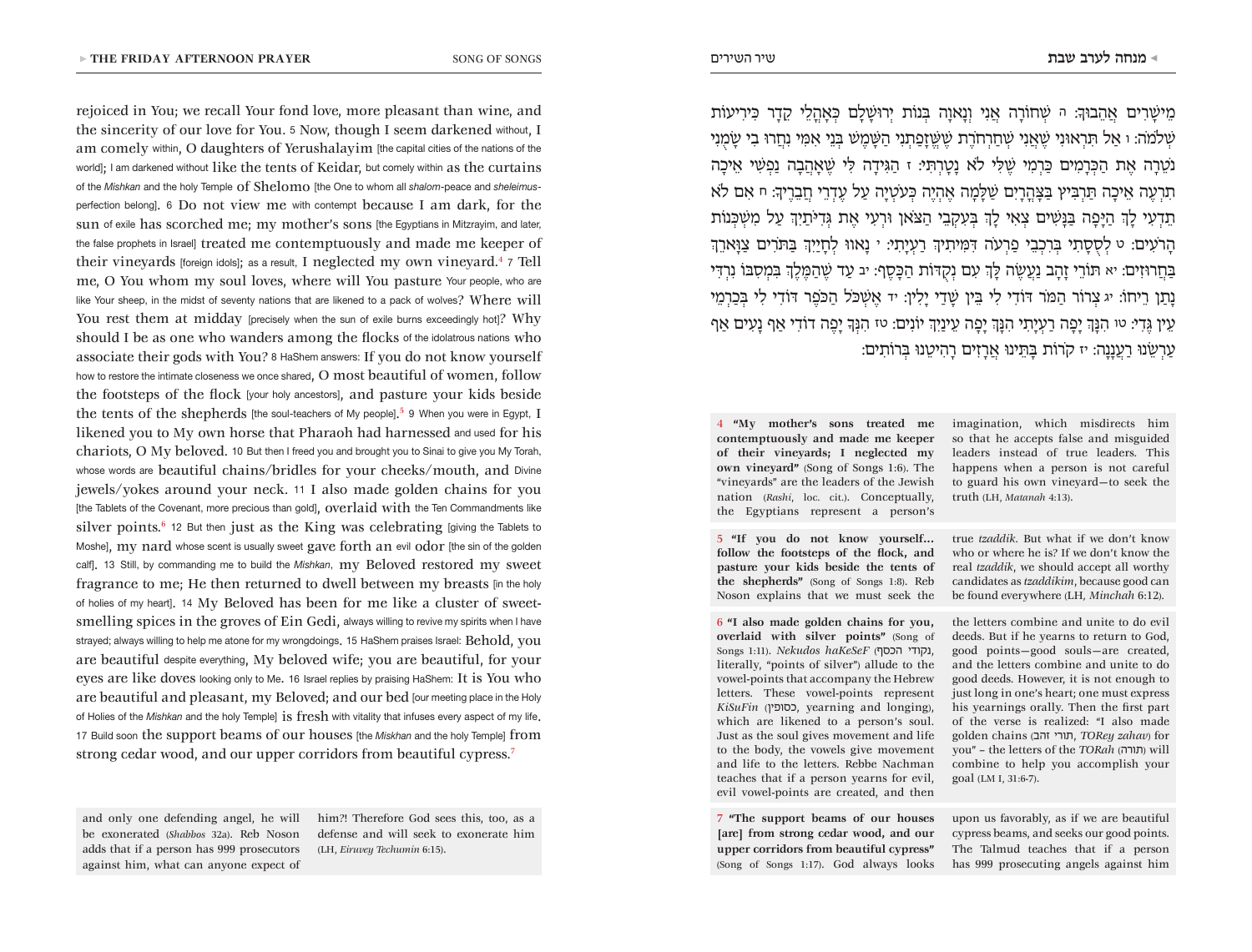II

1 Israel speaks: When I do Your will, O Beloved, I am likened to the young rose of Sharon [the Garden of Eden], the mature rose of the valleys nourished by the waters of Eden. 2 HaShem continues praising Israel: Like a mature rose among the thorns, so is My beloved wife in the midst of the young maidens [the nations of the world]. 3 Israel continues praising HaShem: Like an apple tree [the Tree of Life] among the trees of the forest, so was my Beloved praised in the midst of the youths [angelic hosts] when He descended onto Sinai. O how I longed to dwell under His shadow; to taste the fruit of His Torah, so sweet to my palate. 4 So He brought me to His banquet hall *[literally, "wine hall,"* alluding to the foot of Mount Sinai where He gave me the wine of Torah that is understood on seventy levels as per the *gematria* of *yayin*-wine (70)], and spread His banner of love over me. 5 Still weak and vulnerable after my long exile in Egypt, He sustained me with the cream of the wheat [the manna]; because I was lovesick, $8$  He surrounded me with fragrant apple blossoms to restore my soul. 6 He placed His left hand [clouds of glory] beneath my head; the Torah that He gave me with His right hand embraces me still. 7 I therefore caution you, O daughters of Yerushalayim, by the gazelles or by the hinds of the field, lest you attempt to deflect or even to arouse this love that exists between my Beloved and me, to change it or to substitute it by enticing me to follow you before it awakens of its own accord. 8 When that time comes, however, Israel will say: Behold, the call of my Beloved! He is coming to redeem me before the appointed time; He is leaping over the mountains in the merit of the Patriarchs, He is springing over the hills in the merit of the Matriarchs. $^9$  9 In His haste to redeem me,  $\,\mathrm{my}$   $\,\mathrm{Beloved}$   $\mathrm{is}$   $\,\mathrm{like}$   $\mathrm{a}\,\mathrm{gazelle}$ or a young deer; I thought He had abandoned me forever, but behold, He was close by the entire time, standing behind our wall, supervising from the windows, peering through the lattices. 10 My Beloved will then answer and say to me: The time has come for you to rise up, My love, My beauty, and go forth from the exile. 11 For behold, the winter [exile] has passed, and the downpour [suffering] is over and gone. 12 The blossoms [righteous souls] are appearing in the world; the season of the *zamir* [songbird, song of redemption, pruning of the wicked] has arrived, and the voice of the *tor* [turtledove, Torah, *Mashiach*] is heard in our land. 13 The fig tree has sprouted its unripe fruits, while the grapevines in blossom have sent forth their fragrance; arise, My beloved wife, My beauty, and go forth just as you departed Egypt. 14 O My dove, when you are caught in the clefts of the rock, concealed in the cliff's terrace, let Me behold your countenance, let Me hear your voice; for your voice is sweet and your appearance is pleasant! 15 Israel says: We must seize the sly foxes, the little foxes in our midst, destroyers of vineyards; they would destroy us from within were not our vineyards full of blossoms [righteous *tzaddikim*]. 16 In their merit, my Beloved

א אֲנִי חֲבַּצֶלֶת הַּׁשָרֹון ׁשֹוׁשַּנַת הָעֲמָקִים: ב ּכְׁשֹוׁשַּנָה ּבֵין הַחֹוחִים ּכֵן רַעְיָתִי ּבֵין הַּבָנֹות: ג ּכְתַּפּוחַ ּבַעֲצֵי הַּיַעַר ּכֵן ּדֹודִי ּבֵין הַּבָנִים ּבְצִּלֹו חִּמַדְּתִי וְיָׁשַבְּתִי ּופִרְיֹו מָתֹוק לְחִּכִי: ד הֱבִיאַנִי אֶל ּבֵית הַּיָיִן וְדִגְלֹו עָלַי אַהֲבָה: ה סַּמְכּונִי ּבָאֲׁשִיׁשֹות רַּפְדּונִי ּבַּתַּפּוחִים ּכִי חֹולַת אַהֲבָה אָנִי: ו ׂשְמֹאלֹו ּתַחַת לְרֹאׁשִי וִימִינֹו ּתְחַּבְקֵנִי: ז הִׁשְּבַעְּתִי אֶתְכֶם ּבְנֹות יְרּוׁשָלִַם ּבִצְבָאֹות אֹו ּבְאַיְלֹות הַּׂשָדֶה אִם ּתָעִירּו וְאִם ּתְעֹורְרּו אֶת הָאַהֲבָה עַד ׁשֶּתֶחְּפָץ: ח קֹול ּדֹודִי הִּנֵה זֶה ּבָא מְדַּלֵג עַל הֶהָרִים מְקַּפֵץ עַל הַּגְבָעֹות: ט ּדֹומֶה דֹודִי לִצְבִי אֹו לְעֹפֶר הָאַּיָלִים הִּנֵה זֶה עֹומֵד אַחַר ּכָתְלֵנּו מַׁשְּגִיחַ מִן הַחַֹּלנֹות מֵצִיץ מִן הַחֲרַּכִים: י עָנָה דֹודִי וְאָמַר לִי קּומִי לְָך רַעְיָתִי יָפָתִי ּולְכִי לְָך: יא ּכִי הִּנֵה הַּסְתָיו עָבָר הַּגֶׁשֶם חָלַף הָלְַך לֹו: יב הַּנִּצָנִים נִרְאּו בָאָרֶץ עֵת הַּזָמִיר הִּגִיעַ וְקֹול הַּתֹור נִׁשְמַע ּבְאַרְצֵנּו: יג הַּתְאֵנָה חָנְטָה פַּגֶיהָ וְהַּגְפָנִים סְמָדַר נָתְנּו רֵיחַ קּומִי לְָך רַעְיָתִי יָפָתִי ּולְכִי לְָך: יד יֹונָתִי ּבְחַגְוֵי הַּסֶלַע ּבְסֵתֶר הַּמַדְרֵגָה הַרְאִינִי אֶת מַרְאַיְִך הַׁשְמִיעִינִי אֶת קֹולְֵך ּכִי קֹולְֵך עָרֵב ּומַרְאֵיְך נָאוֶה: טו אֶחֱזּו לָנּו ׁשּועָלִים ׁשּועָלִים קְטַּנִים מְחַּבְלִים ּכְרָמִים ּוכְרָמֵינּו סְמָדָר: טז ּדֹודִי לִי וַאֲנִי לֹו הָרֹעֶה

8 **"I was lovesick"** (Song of Songs 2:5). The verse actually states, "I was sick with love." The Midrash offers two ideas: 1) The Jews say before God, "Master of the world, all the illnesses that You bring upon me make me yearn for You even more." 2) The Jews say before God, "Master of the world, all the illnesses that the nations cause me to suffer come about because of my love for You" (*Shir HaShirim Rabbah* 2:5:1).

A story is told of the time the Baal Shem Tov took hold of a doctor's wrist,

9 **"Behold, the call of my Beloved! He is coming; He is leaping over the mountains, He is springing over the hills"** (Song of Songs 2:8). When Moshe came to redeem the Jews in Egypt, they said to him, "But we lack merits for felt his pulse, and detailed the illness from which the doctor suffered. After acknowledging the validity of the diagnosis, the doctor attempted to take the Baal Shem Tov's pulse. Finding it to be erratic, he thought for a while but could not define the illness. Once the doctor left, the Baal Shem Tov said, "My 'illness' is that I am sick with love for God. The doctor has no understanding of this kind of love. That's why he couldn't read my pulse properly!"

redemption!" Moshe replied, "When God is ready to redeem you, He will not look at your wrongful deeds. He will 'leap over the mountains'—He will look at the deeds of the righteous among you" (*Shir HaShirim Rabbah* 2:8:1).

# **ב**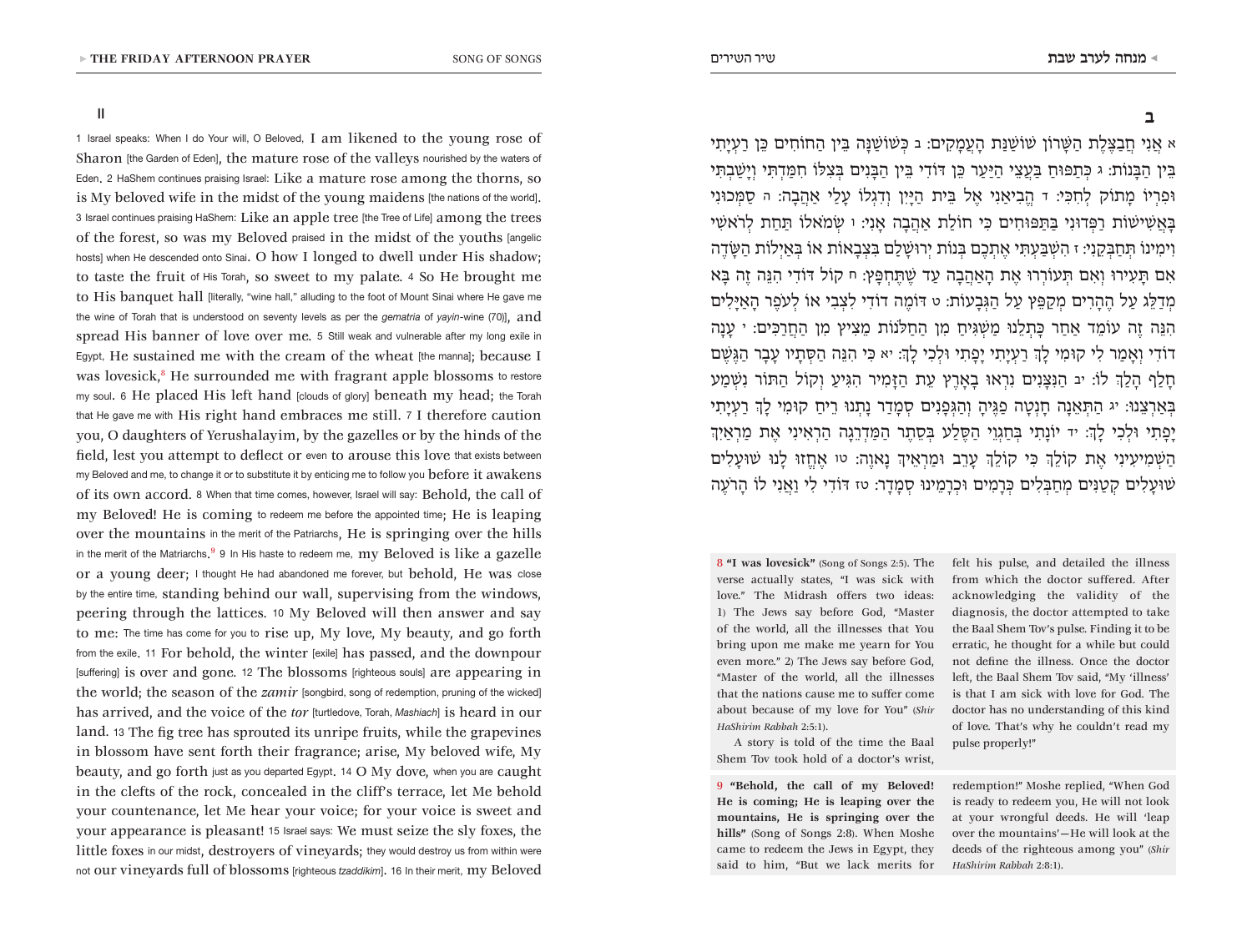is mine, and I am His! He continues to shepherd His flock in the merit of the righteous roses. 17 O my Beloved, before the day draws to an end, and the shadows of evening begin to extend, turn Your face toward me like a gazelle or a young deer, and leap over the mountains that separate us.<sup>10</sup>

III

1 At night, on my bed, I sought the One my soul loves; I sought Him, but I did not find Him. 2 I said in my heart: Let me rise up now and walk through the city [Yerushalayim], in the marketplaces and in the streets; let me search for the One my soul loves!11 I sought Him, but I did not find Him. 3 The righteous watchmen who roam the city found me; I asked them: Have you seen the One whom my soul loves? 4 Shortly after leaving them, I found the One my soul loves; $12$  I held Him and would not let Him go until I brought Him into my Mother's House [the second Temple], into the inner chamber [Holy of Holies] of She [*Shekhinah*] who conceived me. 5 Again I caution you, O daughters of Yerushalayim, by the gazelles or by the hinds of the field, lest you attempt to deflect or even to arouse this love that exists between my Beloved and me, to change it or to substitute it by enticing me to follow you before it awakens of its own accord. 6 Israel pleads: True, I am not worthy, but please remember how I followed You in the wilderness for forty years, and then entered the land. Has there ever been another nation like this that came up from the wilderness like columns of incense, perfumed with sweet myrrh [the merit of Avraham] and frankincense [the merit of Yitzchak], more aromatic than all the powders of a merchant [the merit of Yaakov]? 7 Behold, we carried the couch [Ark] of Shelomo [the One to whom all *shalom*-peace and *sheleimus*-perfection belong], surrounded by sixty [sixty ten-thousands = six hundred thousand] of the valiant warriors of Israel.<sup>13</sup> 8 All of them were armed with swords and trained in the tactics of war; each had his sword upon his thigh to protect him from fears in the night. 9 In their merit, King Shelomo [the One to whom all *shalom*-peace and *sheleimus*-perfection belong] built Himself a palace from the cedars of Levanon [the holy Temple]. 10 He made [ornamented] its outer columns with silver, its couch [the Ark of the Covenant] with gold, its seat

cit.). Reb Noson adds that this refers to all generations and all the teachings of the *tzaddikim*: they remain with us forever.

13 **"Behold, the couch of Shelomo, surrounded by sixty of the valiant warriors of Israel"** (Song of Songs 3:7). The sixty warriors represent the sixty tractates of the Talmud. To attain the

Because even "after leaving them," "I found the One my soul loves"—through the students of the *tzaddik* (LH, *Nezikin* 4:15).

"sixty warriors"—to understand the laws of Torah found in the Talmud—we need to pray to God and ask Him to help us fulfill these laws (LH, *Shabbos* 6:8).

ּבַּׁשֹוׁשַּנִים: יז עַד ׁשֶּיָפּוחַ הַּיֹום וְנָסּו הַּצְלָלִים סֹב ּדְמֵה לְָך דֹודִי לִצְבִי אֹו לְעֹפֶר הָאַּיָלִים עַל הָרֵי בָתֶר:

**ג** 

א עַל מִׁשְּכָבִי ּבַּלֵילֹות ּבִּקַׁשְּתִי אֵת ׁשֶאָהֲבָה נַפְׁשִי ּבִּקַׁשְּתִיו וְֹלא מְצָאתִיו: ב אָקּומָה ּנָא וַאֲסֹובְבָה בָעִיר ּבַּׁשְוָקִים ּובָרְחֹבֹות אֲבַקְׁשָה אֵת ׁשֶאָהֲבָה נַפְׁשִי ּבִּקַׁשְּתִיו וְֹלא מְצָאתִיו: ג מְצָאּונִי הַּׁשֹמְרִים הַּסֹבְבִים ּבָעִיר אֵת ׁשֶאָהֲבָה נַפְׁשִי רְאִיתֶם: ד ּכִמְעַט ׁשֶעָבַרְּתִי מֵהֶם עַד ׁשֶּמָצָאתִי אֵת ׁשֶאָהֲבָה נַפְׁשִי אֲחַזְּתִיו וְֹלא אַרְּפֶּנּו עַד ׁשֶהֲבֵיאתִיו אֶל ּבֵית אִּמִי וְאֶל חֶדֶר הֹורָתִי: ה הִׁשְּבַעְּתִי אֶתְכֶם ּבְנֹות יְרּוׁשָלִַם ּבִצְבָאֹות אֹו ּבְאַיְלֹות הַּׂשָדֶה אִם ּתָעִירּו וְאִם ּתְעֹורְרּו אֶת הָאַהֲבָה עַד ׁשֶּתֶחְּפָץ: ו מִי זֹאת עֹלָה מִן הַּמִדְּבָר ּכְתִימֲרֹות עָׁשָן מְקֻּטֶרֶת מֹור ּולְבֹונָה מִּכֹל אַבְקַת רֹוכֵל: ז הִּנֵה מִּטָתֹו ׁשֶּלִׁשְֹלמֹה ׁשִּׁשִים ּגִּבֹרִים סָבִיב לָּה מִּגִּבֹרֵי יִׂשְרָאֵל: ח ּכֻּלָם אֲחֻזֵי חֶרֶב מְלֻּמְדֵי מִלְחָמָה אִיׁש חַרְּבֹו עַל יְרֵכֹו מִּפַחַד ּבַּלֵילֹות: ט אַּפִרְיֹון עָׂשָה לֹו הַּמֶלְֶך ׁשְֹלמֹה מֵעֲצֵי הַּלְבָנֹון: י עַּמּודָיו עָׂשָה כֶסֶף רְפִידָתֹו

10 **"Before the day draws to an end, and the shadows of evening begin to extend, turn like a gazelle or a young deer, over the mountains that separate us"** (Song of Songs 2:17). On the physical plane, "the shadows of evening" refer to the late afternoon, the time that a person begins to tire near the end of the day. Reb Noson teaches that this description also alludes to midlife. In the morning, we recite *Shachris*, a long prayer with many parts, representing a person's youth when

11 **"At night, on my bed, I sought the One my soul loves; I sought Him, but I did not find Him. Let me rise up now… let me search for the One my soul loves!"** (Song of Songs 3:1-2). Even when I find myself surrounded by darkness and confusion, by doubts and challenges, and I do not

12 **"Shortly after leaving them, I found the One my soul loves"** (Song of Songs 3:4). "After leaving them" means that when we

he is full of vigor and strength. But in the afternoon, we recite *Minchah*, a much shorter prayer that represents middle age, when our strength begins to flag. Then we ask God to turn to us and give us strength (LH, *Minchah* 5:4-6). This idea applies to any time we begin serving God or undertake a new goal. We begin with vigor, but inevitably our resolve weakens. We must ask God to give us the strength to persevere.

find God, I must keep on searching. I must get up and search, I must seek the One my soul loves and thirsts for (LH, *Minchah* 7:89; ibid., *Geviyas Chov MiYesomim* 3:20). This includes searching for the true *tzaddik*, who will guide me on the path to God (ibid.*, Arvis* 4:21).

lost Moshe and Aharon, we were fortunate to find their teachings alive through Yehoshua (Joshua), the student (*Rashi*, loc.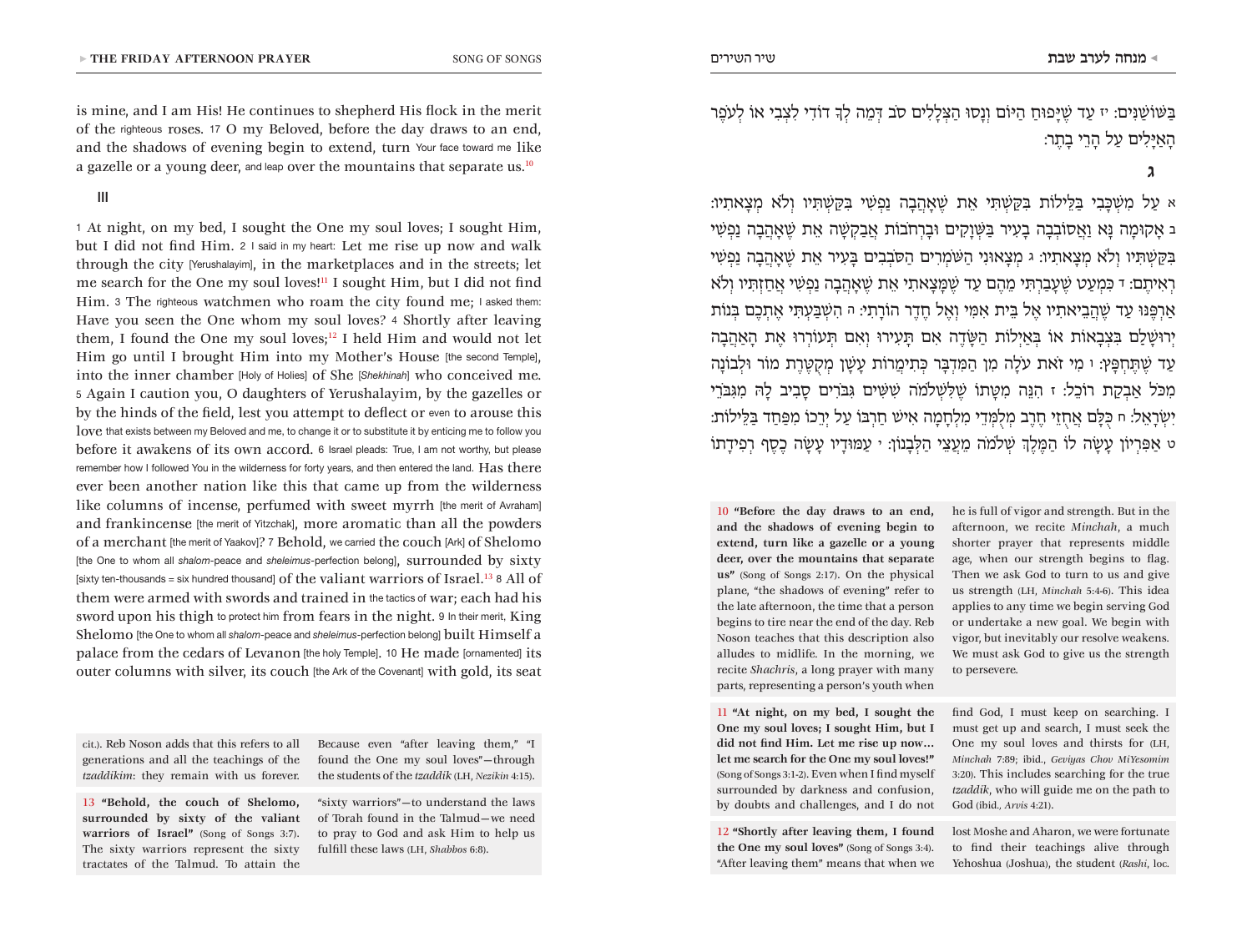with purple wool, its inner sanctum inlaid with a love more intense<sup>14</sup> than that of all the daughters of Yerushalayim. 11 Go forth, O daughters of Tziyon, and look upon Shelomo [HaShem] in His attribute of kingship; gaze upon the crown with which His mother [the nation of Israel] crowned Him on His wedding day at Sinai, and on the day His heart rejoiced in building the holy Temple!

#### IV

1 HaShem speaks: Behold, you are beautiful, My love, you are beautiful! Your eyes [righteous *tzaddikim*] are like doves safeguarded behind your veil of modesty; your hairs [simple folk] resemble a flock of goats trailing down from Mount Gilead. 2 Your teeth [soldiers] are like a flock of shorn sheep which have come up from the washing; all of them are paired, and not one is missing. 3 The prayers of your lips have the power to whiten scarlet threads [sins], and your speech [the oral teaching of the Torah which you faithfully transmit is delicate and fine; your temples [sages] behind your veil are filled with wisdom as a slice of pomegranate is filled with seeds. <sup>15</sup> <sup>4</sup> Your neck [king] is like the tower of David, built with turrets, upon which hang a thousand shields, the armor of mighty warriors. 5 Your two breasts [*Mashiach ben Yoseph* and *Mashiach ben David*] are like two gazelles [Moshe and Aharon], twins of the female roe [*Shekhinah*] grazing among the roses. 6 Before the day draws to an end, and the shadows of evening begin to extend, I will make My way to Mount Myrrh [Mount Moriah] and to Frankincense Hill [the Temple Mount]. 7 There I will find you entirely beautiful, My beloved wife; there I will declare that you are altogether without blemish. 8 Come with Me from Levanon, My bride, come with Me from Levanon; come and see from the height of Amanah, $16$  from the peaks of Senir and Chermon, from the dens of lions, from the mountain lairs of leopards.17 <sup>9</sup> You have captivated My heart, My sister, My bride; you have captivated My heart with one of your eyes [your unquestioning faith], with one link of your necklace of good deeds. 10 How precious your love is to Me, My sister, My bride; how much better your love than the simulated effects of wine; the scent of your anointing oils is more enchanting than any incense spice. 11 My bride, your lips give forth sweet explanations of My *mitzvos*; honey and milk [the secret teachings of My Torah] are guarded under your tongue, and

17 **"Come and see from the height of Amanah…from the dens of lions, from the mountain lairs of leopards"** (Song of Songs 4:8). Despite the long and terrible exile, the Jews have remained faithful to God, and He has remained faithful

to us. Though we are surrounded by predators—the "lions" and "leopards" that represent the forces of evil—God always seeks the good in us, which will ultimately bring about the Redemption (LH, *Minchah* 7:94).

זָהָב מֶרְּכָבֹו אַרְּגָמָן ּתֹוכֹו רָצּוף אַהֲבָה מִּבְנֹות יְרּוׁשָלִָם: יא צְאֶינָה ּורְאֶינָה ּבְנֹות צִּיֹון ּבַּמֶלְֶך ׁשְֹלמֹה ּבָעֲטָרָה ׁשֶעִּטְרָה ּלֹו אִּמֹו ּבְיֹום חֲתֻּנָתֹו ּובְיֹום ׂשִמְחַת לִּבֹו:

א הִּנְָך יָפָה רַעְיָתִי הִּנְָך יָפָה עֵינַיְִך יֹונִים מִּבַעַד לְצַּמָתְֵך ׂשַעְרְֵך ּכְעֵדֶר הָעִּזִים ׁשֶּגָלְׁשּו מֵהַר ּגִלְעָד: ב ׁשִּנַיְִך ּכְעֵדֶר הַּקְצּובֹות ׁשֶעָלּו מִן הָרַחְצָה ׁשֶּכֻּלָם מַתְאִימֹות וְׁשַּכֻלָה אֵין ּבָהֶם: ג ּכְחּוט הַּׁשָנִי ׂשִפְתֹתַיְִך ּומִדְּבָרֵיְך נָאוֶה ּכְפֶלַח הָרִּמֹון רַּקָתְֵך מִּבַעַד לְצַּמָתְֵך: ד ּכְמִגְּדַל ּדָוִיד צַּוָארְֵך ּבָנּוי לְתַלְּפִּיֹות אֶלֶף הַּמָגֵן ּתָלּוי עָלָיו ּכֹל ׁשִלְטֵי הַּגִּבֹורִים: ה ׁשְנֵי ׁשָדַיְִך ּכִׁשְנֵי עֳפָרִים ּתְאֹומֵי צְבִּיָה הָרֹועִים ּבַּׁשֹוׁשַּנִים: ו עַד ׁשֶּיָפּוחַ הַּיֹום וְנָסּו הַּצְלָלִים אֵלְֶך לִי אֶל הַר הַּמֹור וְאֶל ּגִבְעַת הַּלְבֹונָה: ז ּכֻּלְָך יָפָה רַעְיָתִי ּומּום אֵין ּבְָך: ח אִּתִי מִּלְבָנֹון ּכַּלָה אִּתִי מִּלְבָנֹון ּתָבֹואִי ּתָׁשּורִי מֵרֹאׁש אֲמָנָה מֵרֹאׁש ׂשְנִיר וְחֶרְמֹון מִּמְעֹנֹות אֲרָיֹות מֵהַרְרֵי נְמֵרִים: ט לִּבַבְּתִנִי אֲחֹתִי כַּלָה לִּבַבְּתִנִי ּבְאַחַת מֵעֵינַיְִך ּבְאַחַד עֲנָק מִּצַּוְרֹנָיְִך: י מַה ּיָפּו דֹדַיְִך אֲחֹתִי כַּלָה מַה ּטֹבּו דֹדַיְִך מִּיַיִן וְרֵיחַ ׁשְמָנַיְִך מִּכָל ּבְׂשָמִים: יא נֹפֶת ּתִּטֹפְנָה ׂשִפְתֹותַיְִך ּכַּלָה ּדְבַׁש וְחָלָב ּתַחַת לְׁשֹונְֵך וְרֵיחַ

14 **"Its seat with** *Argaman* (**purple wool**)**, its inner sanctum inlaid with a love more intense"** (Song of Songs 3:10). Rebbe Nachman explains that the word *ARGaMaN* (ארגמן, purple wool) is an acrostic for the names of the angels of the Chariot of God—*Uriel* (**א**וריאל(, *Rephael* (**ר**פאל(, *Gavriel* (**ג**בריאל(, *Michael* (**מ**יכאל(, and *Nuriel* (**נ**וריאל(. A person can

15 **"As a slice of pomegranate"** (Song of Songs 4:3). The Sages teach, "Even your sinners are filled with *mitzvos* like a pomegranate is filled with seeds" (*Eruvin*

16 **"[There I will find you] entirely beautiful, My beloved wife; you are altogether without blemish. Come with Me from Levanon, My bride…come and see from the height of Amanah"** (Song of Songs 4:7-8). *AMaNaH* (אמנה) is like *EMuNaH* (אמונה, faith). *Rashi* explains that these verses teach us that the Jews will remain steadfast in their faith from the time they are exiled from the draw upon himself the support of these angels and learn to channel his love in a pure fashion. On the other hand, one who blemishes his deeds will find that he blemishes his sense of judgment and his ability to discern true love and affection. These fallen loves draw upon him the angels of the Other Side (LM II, 5:12).

19a). Everyone, even the worst sinner, has good points within him. With that good, he can extricate himself from even the worst situation and evil.

Temple Mount until they return to it. Reb Noson says that these verses refer to the steadfast faith that the Jews maintain throughout their exiles. When a Jew is strong in his faith, then his perception of God is as perfect and unblemished as a beautiful bride is to her groom. Such a Jew can sing and praise God for whatever he endures during his lifetime (LH, *Bekhor Beheimah Tehorah* 3:10).

**ד**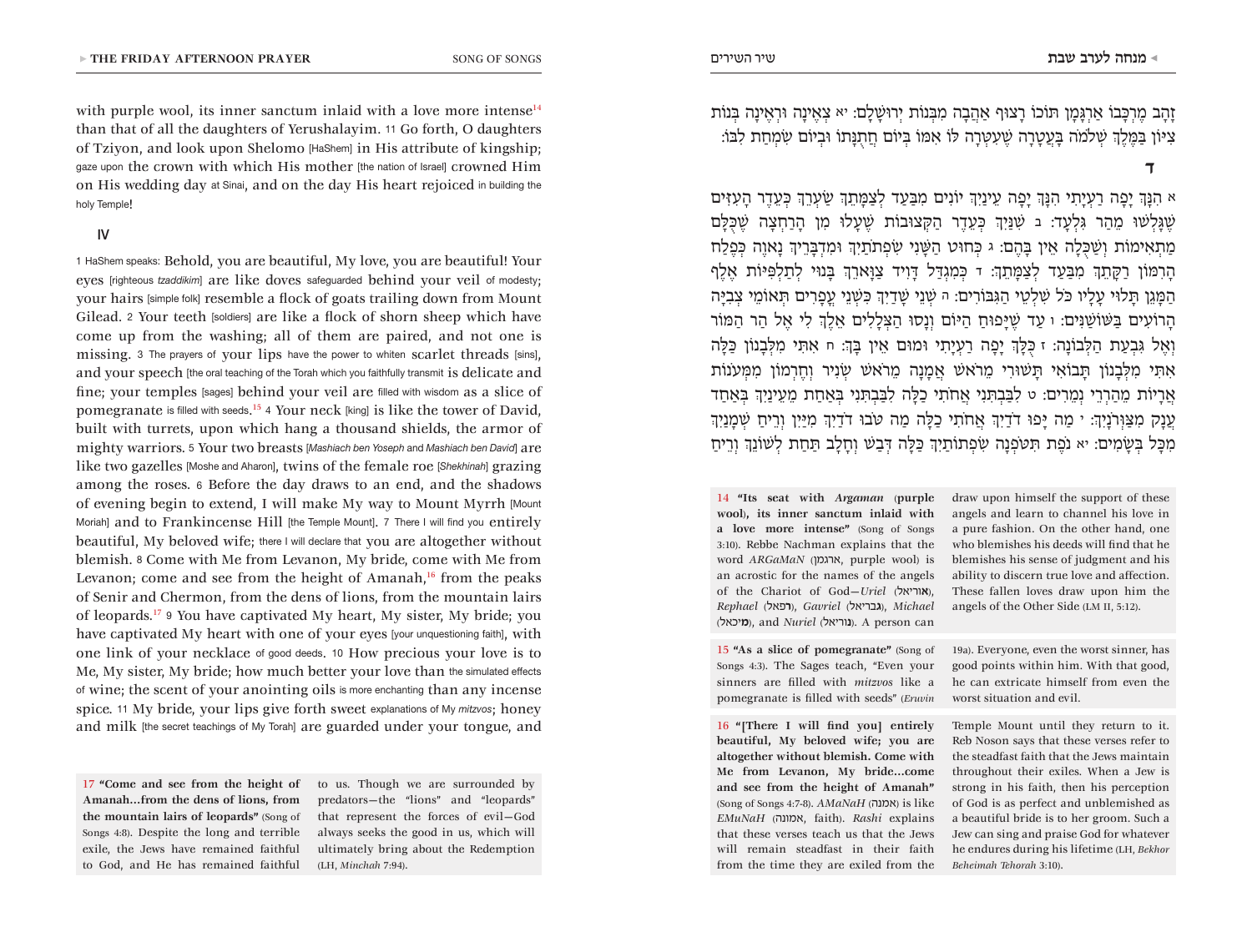the sweet scent of your garments is like the scent of Levanon. 12 You are an enclosed garden, My sister, My bride; you are an enclosed spring, a sealed fountain. 13 Your offshoots are an orchard of pomegranates with all rare fruits, henna and nard [atonement for sins]. 14 Nard and saffron, calamus and cinnamon, with many frankincense trees, myrrh and aloes, with all the finest spices. 15 You are a fountain that waters many gardens, a wellspring of living waters,<sup>18</sup> flowing down from Levanon. 16 Israel responds: Awake, O north wind, and come, south wind! Blow upon my garden that its perfumes waft afar; then my Beloved will come into His garden to partake of its choice fruits.

### V

1 HaShem answers: I have come to My garden, My sister, My bride! I have gathered My myrrh and My spice, I have partaken of My honeycomb with My honey,<sup>19</sup> I have drunk My wine with My milk. Partake, loved ones, drink, beloveds, and become intoxicated with My prophetic spirit. 2 Israel speaks: That was long ago; now I am asleep in exile, and only my heart is awake; I dimly hear the sound of my Beloved knocking:<sup>20</sup> "Open your heart to Me, My sister, My love, My dove, My perfect twin, for My head is filled with dew and My locks with the drops of the night!" 3 But in my sleep, I answer: "I have taken off my robe, how shall I put it on again?" HaShem answers: "I, too, have washed My feet, how shall I soil them?" 4 In one more attempt to awaken me, my Beloved stretched His hand through the portal; my insides longed for Him. 5 I arose to open for my Beloved, and my hands once again dripped with myrrh [good deeds], and my fingers with the finest myrrh [the merit of Avraham], overflowing onto the handles of the door. 6 But it was already too late, for when I opened to my Beloved; my Beloved had already withdrawn Himself and was gone; my soul had departed when He spoke on Sinai; now I searched for Him and could not find Him; I called Him, but He would not answer me. 7 The watchmen who patrol the city [the nations who destroyed the Temple in Yerushalayim] struck me and wounded me; the guardians of the walls stripped me of my mantle.<sup>21</sup>  $\delta$  I now caution you, O daughters

21 **"My soul had departed when He spoke; now I searched for Him and could not find Him; I called Him, but He would not answer me. The watchmen who patrol the city struck me and wounded me; the guardians of the walls stripped me of my mantle"** (Song of Songs 5:6-7). Rebbe Nachman applies these verses to the person who recites a blessing. "My soul had departed"—this is when the person recites the blessing. At that time, though, "I searched for Him and could not find Him; I called Him but He would not answer me." Why? Because the person is not mentally present at the time he recites the blessing, and he thinks disqualifying thoughts. Consequently, "The watchmen who patrol the city struck me and wounded me; the guardians of the walls stripped me of my mantle." When a person does not concentrate on his blessing, the Divine presence does not receive sustenance from the blessing. As a result, we receive our sustenance with great strain and struggle (LM I, 37:6).

ׂשַלְמֹתַיְִך ּכְרֵיחַ לְבָנֹון: יב ּגַן נָעּול אֲחֹתִי כַּלָה ּגַל נָעּול מַעְיָן חָתּום: יג ׁשְלָחַיְִך ּפַרְּדֵס רִּמֹונִים עִם ּפְרִי מְגָדִים ּכְפָרִים עִם נְרָדִים: יד נֵרְּדְ וְכַרְּכֹם קָנֶה וְקִּנָמֹון עִם ּכָל עֲצֵי לְבֹונָה מֹר וַאֲהָלֹות עִם ּכָל רָאׁשֵי בְׂשָמִים: טו מַעְיַן ּגַּנִים ּבְאֵר מַיִם חַּיִים וְנֹזְלִים מִן לְבָנֹון: טז עּורִי צָפֹון ּובֹואִי תֵימָן הָפִיחִי גַּנִי יִּזְלּו בְׂשָמָיו יָבֹא דֹודִי לְגַּנֹו וְיֹאכַל ּפְרִי מְגָדָיו:

## **ה**

א ּבָאתִי לְגַּנִי אֲחֹתִי כַּלָה אָרִיתִי מֹורִי עִם ּבְׂשָמִי אָכַלְּתִי יַעְרִי עִם ּדִבְׁשִי ׁשָתִיתִי יֵינִי עִם חֲלָבִי אִכְלּו רֵעִים ׁשְתּו וְׁשִכְרּו ּדֹודִים: ב אֲנִי יְׁשֵנָה וְלִּבִי עֵר קֹול ּדֹודִי דֹופֵק ּפִתְחִי לִי אֲחֹתִי רַעְיָתִי יֹונָתִי תַּמָתִי ׁשֶרֹּאׁשִי נִמְלָא טָל קְו ֻּצֹותַי רְסִיסֵי לָיְלָה: ג ּפָׁשַטְּתִי אֶת ּכֻּתָנְּתִי אֵיכָכָה אֶלְּבָׁשֶּנָה רָחַצְּתִי אֶת רַגְלַי אֵיכָכָה אֲטַּנְפֵם: ד ּדֹודִי ׁשָלַח יָדֹו מִן הַחֹר ּומֵעַי הָמּו עָלָיו: ה קַמְּתִי אֲנִי לִפְּתֹחַ לְדֹודִי וְיָדַי נָטְפּו מֹור וְאֶצְּבְעֹתַי מֹור עֹבֵר עַל ּכַּפֹות הַּמַנְעּול: ו ּפָתַחְּתִי אֲנִי לְדֹודִי וְדֹודִי חָמַק עָבָר נַפְׁשִי יָצְאָה בְדַּבְרֹו ּבִּקַׁשְּתִיהּו וְֹלא מְצָאתִיהּו קְרָאתִיו וְֹלא עָנָנִי: ז מְצָאֻנִי הַּׁשֹמְרִים הַּסֹבְבִים ּבָעִיר הִּכּונִי פְצָעּונִי נָׂשְאּו אֶת רְדִידִי מֵעָלַי ׁשֹמְרֵי הַחֹמֹות: ח הִׁשְּבַעְּתִי אֶתְכֶם ּבְנֹות יְרּוׁשָלִָם אִם ּתִמְצְאּו

18 **"A wellspring of living waters"** (Song of Songs 4:15). The Midrash teaches that the word *be'er* (באר, wellspring) appears forty-eight times in the Torah, paralleling

19 **"I have come to My garden...I have partaken of My honeycomb with My honey"** (Song of Songs 5:1). *Rashi* explains this verse as speaking of the time the Temple was dedicated. God had partaken of the honeycomb (a tree) and the honey

20 **"The sound of my Beloved knocking"** (Song of Songs 5:2). Rebbe Nachman teaches that the pulse knocks and beats in a person. Sometimes it prompts him toward God's service, as in "The sound of my Beloved knocking," and sometimes it prompts him to sin, God forbid. This is because the pulse comes from the breath, and the breath comes from the air by means of speech. According to one's speech, such is the nature of the pulse, for good or the opposite (LM I, 160).

When a person speaks, the breath he emits fills the air around him. His speech thus becomes a portion of the air that the forty-eight characteristics that are necessary to acquire the Torah (see *Avos* 6:5-6). For the Torah is the wellspring of life (*Shir HaShirim Rabbah* 4:15:1).

(the fruit)—that is, He accepted the unfit along with the fit. Reb Noson explains this verse as indicating that God accepts the person (the fruit) and forgives his sins (the unfit) (LH, *Orlah* 4:14).

another person breathes. If the words are good, the other person breathes "clean" air and this produces a positive pulse, prompting him to serve God. If, on the other hand, the words are evil, the other person breathes "polluted" air and this produces a negative pulse, prompting him to sin. The speaker also breathes the air filled with the words of his own speech and is influenced accordingly. As Rebbe Nachman teaches elsewhere, evil speech brings the speaker to sin. Therefore one must be very careful with the words he utters (*Rebbe Nachman's Wisdom* #237).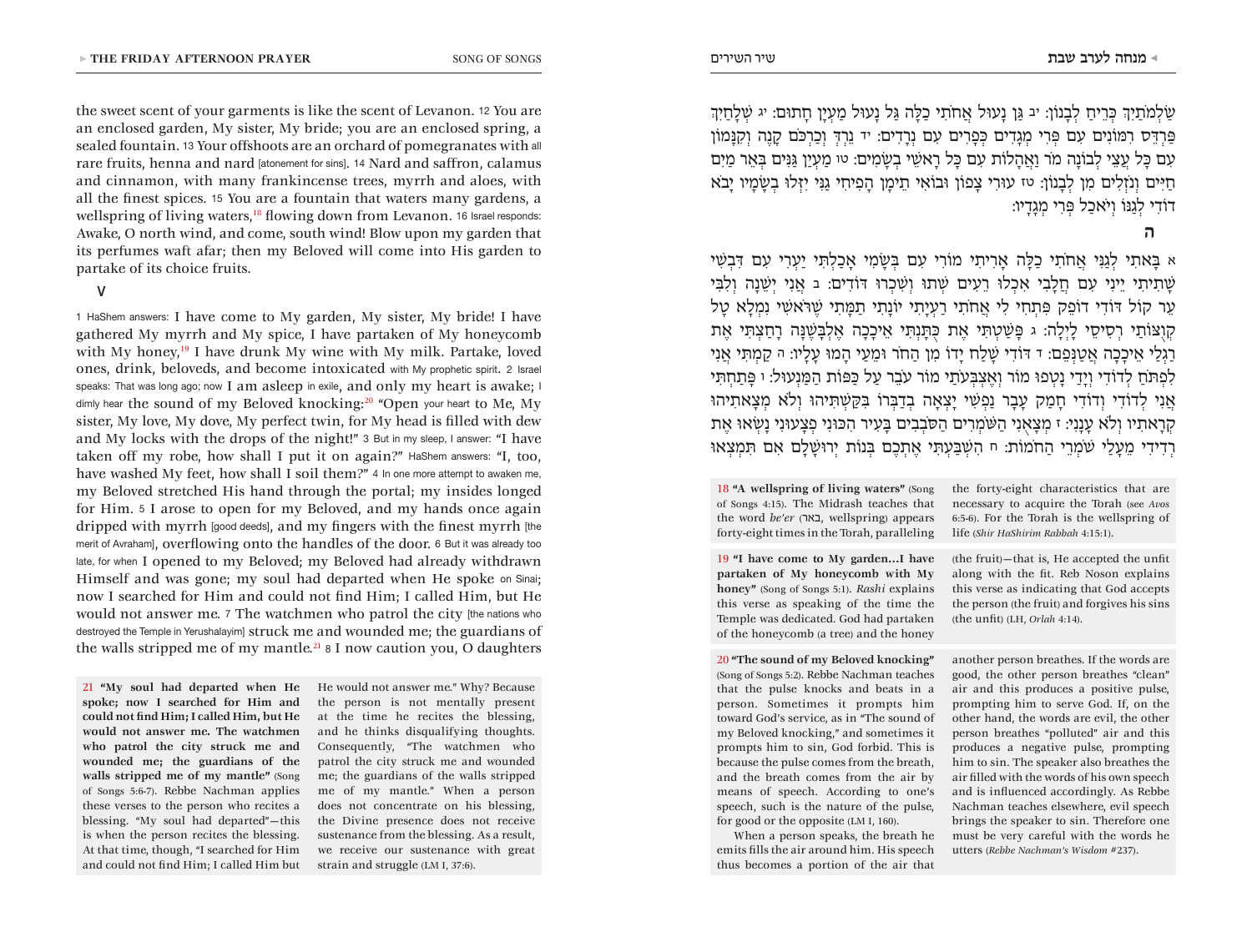of Yerushalayim: If you find my Beloved, what will you tell Him? That I am lovesick for Him and can hardly go on. 9 The nations ask: What distinguishes your Beloved from any other beloved, O most beautiful of women? What distinguishes your Beloved from any other beloved, that you caution us so? 10 Israel answers: My Beloved harmonizes pure white [loving-kindness] and rosy red [strict justice]; He is distinguished among the tens of thousands of His supernal hosts. 11 The crown on His head [the Divine Torah] is of the purest gold: the locks of His hair [the laws of the Torah] flow down in mounds, black as a raven [obscure and enigmatic to the uninitiated]. 12 His eyes [the eyes of Divine providence] are like doves beside flowing streams of water [mercy], washed in milky white [always seeking to establish innocence], well fitted in their settings. 13 His cheeks [the sapphire tablets upon which the Ten Commandments are inscribed] are like a bed of balsam spices, producing sweet perfumes; His lips [the lips of the prophets who speak in HaShem's Name] are like roses [whose fragrance wafts over long distances, for they foretell what will take place in the end of days], flowing with the finest myrrh [heralding untold goodness and eternal salvation]. 14 His hands [the heavenly spheres, His handiwork,] are like wheels of gold studded with topaz [bright and luminous like gold, and filled with stars that give off light]; His abdomen [the inner teaching of the Torah] is like polished ivory overlaid with sapphires [even the stories of the Torah reveal the deepest mysteries of God's plan]. 15 His legs [the wonders of the physical world] are like pillars of marble [do not read only shesh-marble, but *shesh*-six, the six directions of space], set upon sockets of fine gold;<sup>22</sup> His appearance is like Levanon, chosen of all cedars. 16 His mouth is sweet; He is altogether desirable; this is my Beloved, this is my Friend,

# VI

O daughters of Yerushalayim!

1 The nations ask: Where has your Beloved gone, O most beautiful of women? Where has your Beloved turned, and we shall seek Him with you! 2 Israel answers: My Beloved has gone down to His garden, to the beds of balsam spices, to graze in foreign gardens and to collect roses [precious lost souls]. 3 Now I know that I am still my Beloved's, and my Beloved is mine; He grazes among the roses. 4 HaShem speaks: You are as beautiful, My beloved wife, as Tirtzah23 [when you *tirtzeh*-consent to obey My will], as beautiful as Yerushalayim, awesome as when your bannered hosts marched in the wilderness. 5 Turn your eyes [righteous *tzaddikim*] away from Me, for they enchant Me;<sup>24</sup> your hairs [simple folk] resemble a flock of goats trailing down from Mount Gilead. 6 Your teeth [soldiers] are like a flock of sheep which have come up from the washing; all of them are paired, and not one is missing. 7 Your temples [sages] are as a slice of pomegranate behind your veil of modesty. 8 There are sixty queens [philosophies], eighty concubines [sciences], and maidens [nationstates] without number. 9 But My dove, My perfect twin, is unique; she is the only one of her Mother, the chosen of She who bore her; maidens behold her and acclaim her; queens and concubines praise her: 10 Who is this nation, transparent like the dawn, beautiful as the moon, bright as אֶת ּדֹודִי מַה ּתַּגִידּו לֹו ׁשֶחֹולַת אַהֲבָה אָנִי: ט מַה ּדֹודְֵך מִּדֹוד הַּיָפָה ּבַּנָׁשִים מַה ּדֹודְֵך מִּדֹוד ׁשֶּכָכָה הִׁשְּבַעְּתָנּו: י ּדֹודִי צַח וְאָדֹום ּדָגּול מֵרְבָבָה: יא רֹאׁשֹו ּכֶתֶם  $\,$ פּז קוצּוֹתִיו תַּלְתַּלִּים שִׁחֹרוֹת כַּעְוֹרב: יב עִינִיו כַּיוֹנִים עַל אַפִיקִי מִים רֹחַצוֹת ּבֶחָלָב יֹׁשְבֹות עַל מִּלֵאת: יג לְחָיָו ּכַעֲרּוגַת הַּבֹׂשֶם מִגְּדְלֹות מֶרְקָחִים ׂשִפְתֹותָיו ׁשֹוׁשַּנִים נֹטְפֹות מֹור עֹבֵר: יד יָדָיו ּגְלִילֵי זָהָב מְמֻּלָאִים ּבַּתַרְׁשִיׁש מֵעָיו עֶׁשֶת ֿשֵׁן מְעָלֶפֶת סַפִּירִים: טו שׁוֹקַיו עַמּוּדֵי שֵׁשׁ מְיִסַּדִים עַל אַדְנֵי פַז מַרְאֵהוּ כַּלְבָנוֹן ּבָחּור ּכָאֲרָזִים: טז חִּכֹו מַמְתַּקִים וְכֻּלֹו מַחֲמַּדִים זֶה דֹודִי וְזֶה רֵעִי ּבְנֹות יְרּוׁשָלִָם:

א אָנָה הָלְַך ּדֹודְֵך הַּיָפָה ּבַּנָׁשִים אָנָה ּפָנָה דֹודְֵך ּונְבַקְׁשֶּנּו עִּמְָך: ב ּדֹודִי יָרַד לְגַּנֹו לַעֲרּוגֹות הַּבֹׂשֶם לִרְעֹות ּבַּגַּנִים וְלִלְקֹט ׁשֹוׁשַּנִים: ג אֲנִי לְדֹודִי וְדֹודִי לִי הָרֹעֶה ּבַּׁשֹוׁשַּנִים: ד יָפָה אַּתְ רַעְיָתִי ּכְתִרְצָה נָאוָה ּכִירּוׁשָלִָם אֲי ֻּמָה ּכַּנִדְּגָלֹות: ה הָסֵּבִי עֵינַיְִך מִּנֶגְּדִי ׁשֶהֵם הִרְהִיבֻנִי ׂשַעְרְֵך ּכְעֵדֶר הָעִּזִים ׁשֶּגָלְׁשּו מִן הַּגִלְעָד: ו ׁשִּנַיְִך ּכְעֵדֶר הָרְחֵלִים ׁשֶעָלּו מִן הָרַחְצָה ׁשֶּכֻּלָם מַתְאִימֹות וְׁשַּכֻלָה אֵין ּבָהֶם: ז ּכְפֶלַח הָרִּמֹון רַּקָתְֵך מִּבַעַד לְצַּמָתְֵך: ח ׁשִּׁשִים הֵּמָה מְלָכֹות ּוׁשְמֹנִים ּפִילַגְׁשִים וַעֲלָמֹות אֵין מִסְּפָר: ט אַחַת הִיא יֹונָתִי תַּמָתִי אַחַת הִיא לְאִּמָּה ּבָרָה הִיא לְיֹולַדְּתָּה רָאּוהָ בָנֹות וַיְאַּׁשְרּוהָ מְלָכֹות ּופִילַגְׁשִים וַיְהַלְלּוה:ָ י מִי זֹאת הַּנִׁשְקָפָה ּכְמֹו

22 **"His legs are like pillars of marble, set upon sockets of fine gold"** (Song of Songs 5:15). According to the Midrash, the "legs" are the Torah, which is very solid and can support a person—indeed, the entire world (*Shir HaShirim Rabbah* 5:15:1). Reb Noson adds that this is the Oral Torah, which is transmitted by the

23 **"You are as beautiful, My beloved wife, as Tirtzah"** (Song of Songs 6:4). The Midrash learns from this verse that when you possess the desire (תרצה, *tirtzah*) and the will to serve God, you do not need anything from anyone (*Shir HaShirim* 

24 **"Turn your eyes away from Me, for they enchant Me"** (Song of Songs 6:5). Because of the great love that God displayed toward the Jews in the First Temple, they became arrogant and rebelled against Him. Therefore several items were not reinstated in the Second Temple, including the Ark, the Ark cover, and the *Keruvim* (*Rashi*, loc. cit.). Reb Noson comments that a person must

*tzaddikim* throughout the generations. The Oral Torah supplies us with the advice that helps us stand strong in our lives and remain steadfast in our commitments. These pillars are all set upon sockets of fine gold—the Written Torah (LH, *Rosh Chodesh* 7:53).

*Rabbah* 6:4:2). Reb Noson adds that with desire and yearning, a person can direct his will and willpower to accomplish incredible things in his life (LH, *Netilas Yadayim LiSeudah* 6:46-49).

exercise extreme caution when trying to draw close to God. He must always yearn to draw close, yet never make the mistake of thinking that he is already close. Nor should one think that he is too distant from God. In both cases, he should understand that God is *always* with him, whether he feels close or distant (*Shiluach HaKen* 5:16).

**ו**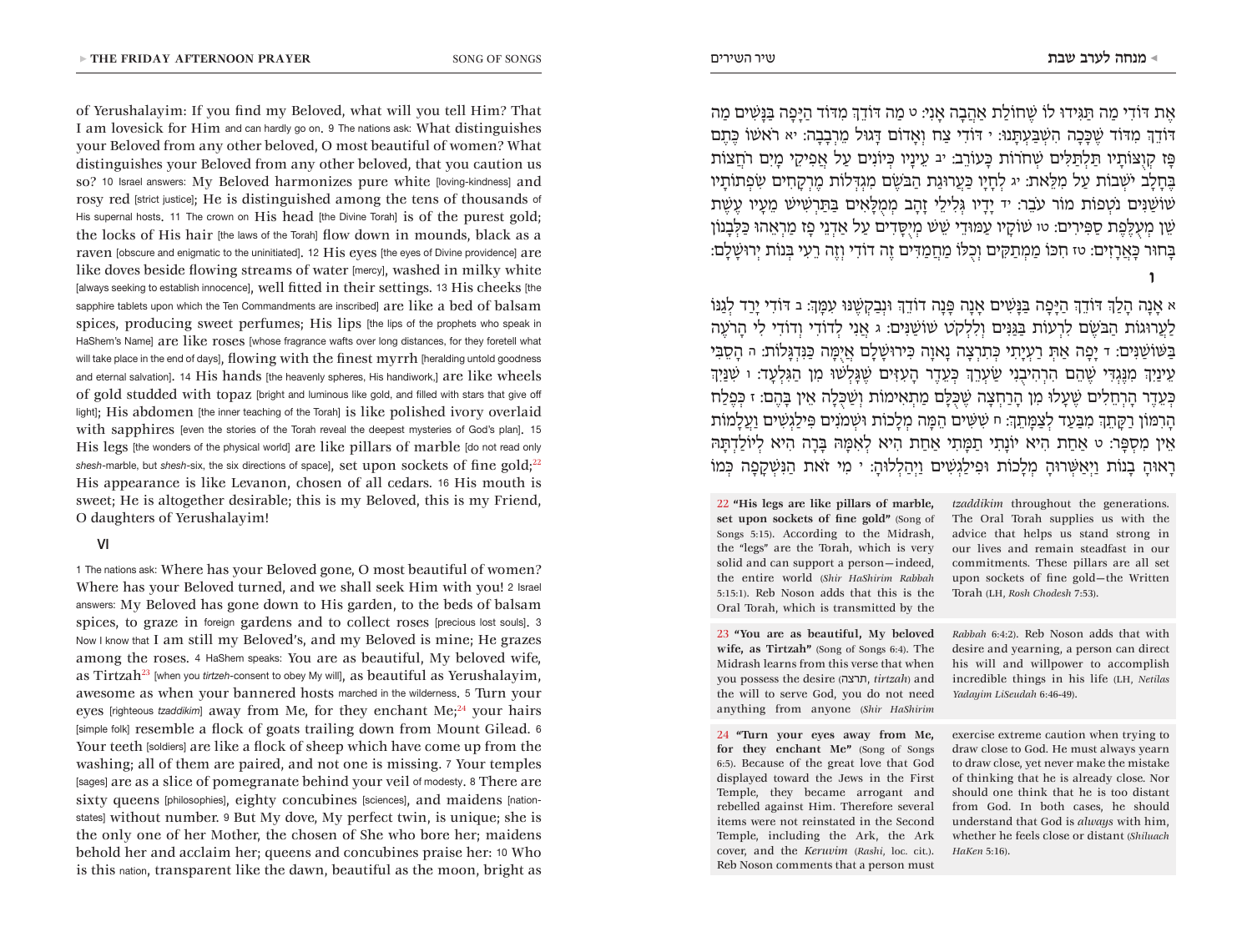the sun, awesome as bannered hosts marching in the wilderness? 11 I will descend now to the nut garden, $^{25}$  to behold the fruits of the river-valley, to see whether the vine has blossomed, whether the pomegranates are in flower. 12 Israel says: In exile, I did not know II became completely oblivious tol my soul: but the Generous One made me—my people—chariots for the *Shekhinah*.

## VII

1 The prophets speak: Return to HaShem, return to your perfection, O Shulamis [you who are *sheleimah-perfect* in your faith]! Return, return, so that we may describe to you the great vision concerning your future and the perfection we see in store for you, O Shulamis! If you will return, you will see wonders greater than those experienced by Israel in their double encampment around the *Mishkan* in the wilderness. <sup>26</sup> <sup>2</sup> How beautiful your footsteps [the souls that will incarnate in the last generation when you will ascend to the holy Temple] in pilgrims' sandals, O daughter of the Generous One; the curves of your thighs [the offspring of your loins; students of Torah] are like precious jewels, the work of a master craftsman. 3 Your navel [*Sanhedrin*] is like a round goblet of wine which never lacks the proper blend of compassion and justice; your belly [oral tradition] is like a mound of tithed wheat surrounded by a hedge of roses [the decrees and ordinances of the sages]. 4 Your two breasts [*Mashiach ben Yoseph* and *Mashiach ben David*] are like two fawns [Moshe and Aharon], twins of the female roe [*Shekhinah*]. 5 Your neck [holy Temple] is like a tower of white ivory [forgiveness]; your eyes are like pools of Cheshbon by the gates of Bas-Rabim [your righteous *tzaddikim* shed pools of tears when they make a *cheshbon ha'nefesh* (soul-accounting) in private, as well as when they correct their people in the *shaar bas-rabim* (public gate)]; your nose is like the tower of Levanon facing Damascus [your panel of judges is upright when it foresees the eastern border of Yerushalayim extending from the tower of Levanon (holy Temple) to faroff Damascus]. <sup>27</sup> <sup>6</sup> Your head [king] whom you place above you is like Mount Carmel, and the hair [prophetic inspiration] that flows down from your head is like *ARGaMaN* [*Uriel, Raphael, Gavriel, Michael,* and *Nuriel*]; the supreme King is bound to you in the merit of your hastening to serve Him. 7 How beautiful and how pleasant you are when you attain sublime love for your King even through physical delights! 8 This, your stature, is likened to a palm tree, and your breasts to clusters [when you reach your full stature, your priests stand upright like towering palms to shower blessings upon you, while your breasts (congregations) bend their faces down to the ground like clusters heavy with dates]. 9 I [Israel] said: I will ascend the palm tree [I yearn to rise up to my full spiritual stature, to resemble a towering palm]; but what if I grasp only its lower branches? The prophets respond: Let your breasts [teachers] be like full clusters of the vine [filled with all the secrets of the Torah], and the fragrance of your breath like apples [*Mashiach ben David*; the *ruach*-spirit of your nostrils will then breathe forth the fragrance of the holy orchard of apples (the Garden of Eden) to enliven your soul]. 10  $\rm Make$ your palate pour out prayer like the finest old wine;<sup>28</sup> serve my Beloved by following in the footsteps of the upright ones [prophets] who roused the dead from their sleep with their lips. 11 Israel exclaims: I am my Beloved's, and His desire is for me! 12 Come, my Beloved, let us go out to the field [exile]; let

ֿשָׁחַר יַפָּה כַלְבָנָה בַּרָה כַּחַמָּה אֲיִמַּה כַּנִּדְגַּלוֹת: יא אֱל גִּנַּת אֱגֹוֹז יַרַדְּתִּי לִרְאוֹת ּבְאִּבֵי הַּנָחַל לִרְאֹות הֲפָרְחָה הַּגֶפֶן הֵנֵצּו הָרִּמֹנִים: יב ֹלא יָדַעְּתִי נַפְׁשִי ׂשָמַתְנִי מַרְּכְבֹות עַּמִי נָדִיב:

**ז** 

א ׁשּובִי ׁשּובִי הַּׁשּולַּמִית ׁשּובִי ׁשּובִי וְנֶחֱזֶה ּבְָך מַה ּתֶחֱזּו ּבַּׁשּולַּמִית ּכִמְחֹלַת הַּמַחֲנָיִם: ב מַה ּיָפּו פְעָמַיְִך ּבַּנְעָלִים ּבַת נָדִיב חַּמּוקֵי יְרֵכַיְִך ּכְמֹו חֲלָאִים מַעֲׂשֵה יְדֵי אָּמָן: ג ׁשָרְרְֵך אַּגַן הַּסַהַר אַל יֶחְסַר הַּמָזֶג ּבִטְנְֵך עֲרֵמַת חִּטִים סּוגָה ּבַּׁשֹוׁשַּנִים: ד ׁשְנֵי ׁשָדַיְִך ּכִׁשְנֵי עֳפָרִים ּתָאֳמֵי צְבִּיָה: ה צַּוָארְֵך ּכְמִגְּדַל הַּׁשֵן עֵינַיְִך ּבְרֵכֹות ּבְחֶׁשְּבֹון עַל ׁשַעַר ּבַת רַּבִים אַּפְֵך ּכְמִגְּדַל הַּלְבָנֹון צֹופֶה ּפְנֵי דַּמָׂשֶק: ו רֹאׁשְֵך עָלַיְִך ּכַּכַרְמֶל וְדַּלַת רֹאׁשְֵך ּכָאַרְּגָמָן מֶלְֶך אָסּור ּבָרְהָטִים: ז מַה ּיָפִית ּומַה ּנָעַמְּתְ אַהֲבָה ּבַּתַעֲנּוגִים: ח זֹאת קֹומָתְֵך ּדָמְתָה לְתָמָר וְׁשָדַיְִך לְאַׁשְּכֹלֹות: ט אָמַרְּתִי אֶעֱלֶה בְתָמָר אֹחֲזָה ּבְסַנְסִּנָיו וְיִהְיּו נָא ׁשָדַיְִך ּכְאֶׁשְּכְלֹות הַּגֶפֶן וְרֵיחַ אַּפְֵך ּכַּתַּפּוחִים: י וְחִּכְֵך ּכְיֵין הַּטֹוב הֹולְֵך לְדֹודִי לְמֵיׁשָרִים ּדֹובֵב ׂשִפְתֵי יְׁשֵנִים: יא אֲנִי לְדֹודִי וְעָלַי ּתְׁשּוקָתֹו: יב לְכָה דֹודִי נֵצֵא הַּׂשָדֶה נָלִינָה

25 **"I will descend now to the nut garden"** (Song of Songs 6:11). The word *egoz* (אגוז, nut) specifically refers to a walnut. Our Sages explain why the Jewish people are compared to a walnut. A walnut that falls

26 **"Return, return, O Shulamis! Return, return, so that we may describe to you the great vision and the perfection we see in store for you, O Shulamis, in their double encampment"** (Song of Songs 7:1). *Rashi* explains this verse as the nations calling to the Jews, "Leave God and follow us [the nations]!" But the Jews reply, "What can compare to our

27 **"Your nose is like the tower of Levanon facing Damascus"** (Song of Songs 7:5). *Levanon* refers to the Temple that stood in the midst of Jerusalem.

28 **"Make your palate like the finest old wine"** (Song of Songs 7:10). This alludes to the joy of *Purim*. Wine can be intoxicating and sway a person to sin, as it did to Adam when he ate from the Tree of Knowledge (which, according to

into mud and gets dirty can be washed off and become fit to eat once more. So too, even if the Jews become soiled with sin, *Yom Kippur* cleanses them completely (*Shir HaShirim Rabbah* 6:1:11).

encampment in the desert? What can you offer us that we do not already have?!" In the encampment of the Jews in the desert around the *Mishkan*, they learned the value of strengthening themselves at all times by following the Torah and *mitzvos* of God and becoming steadfast in their faith (LH, *Birkhos HaPeiros* 5:20).

The Midrash teaches that in the future, Jerusalem will grow and increase in space, and spread out all the way to Damascus! (*Shir HaShirim Rabbah* 6:5:2).

one opinion, was a grapevine; see *Sanhedrin* 70a). However, when a person drinks in holiness, as on *Purim*, he elicits great rectifications for the sin of Adam, as well as for his own sins (LH, *Tefillin* 6:28).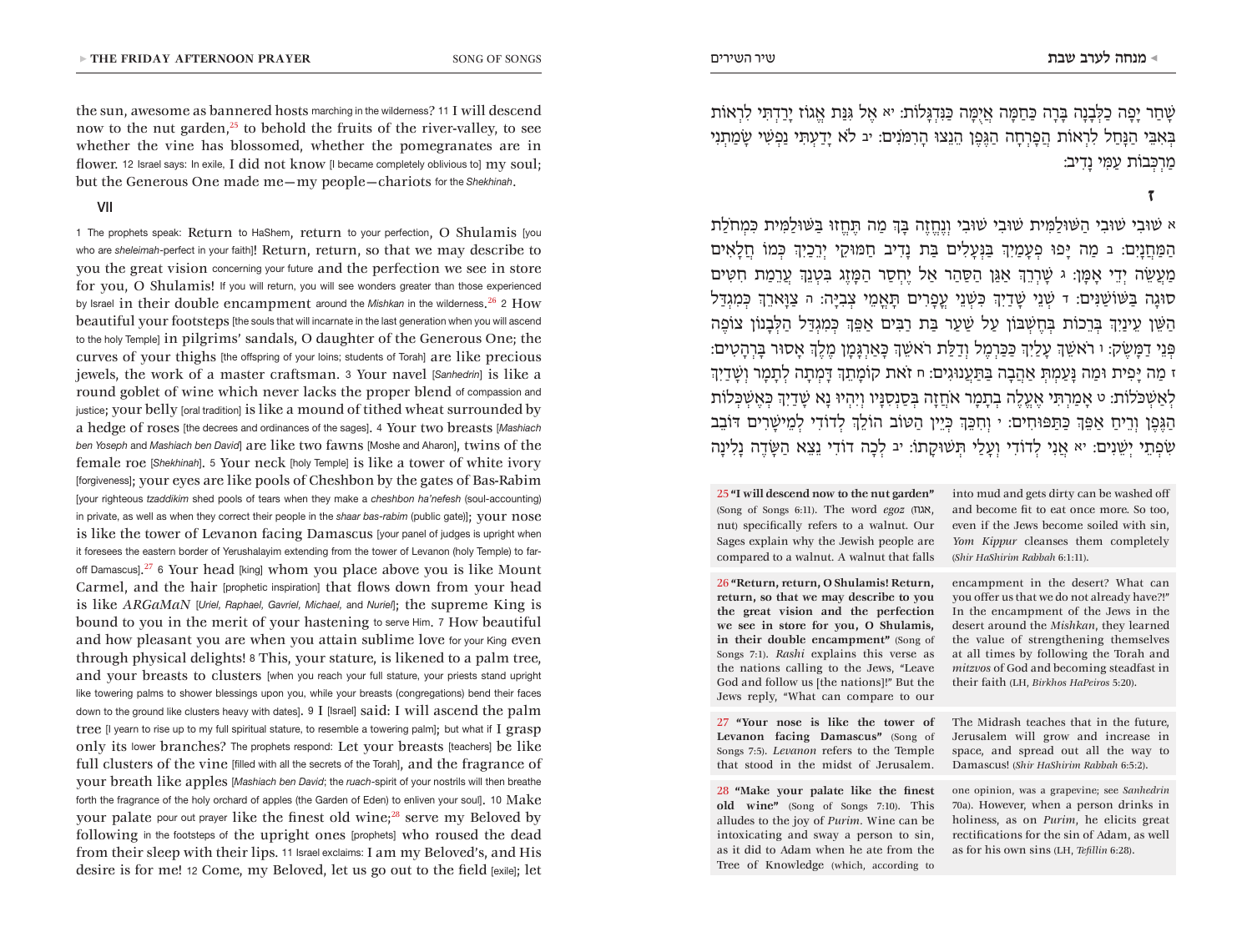us lodge in the villages of the nations. 13 Let us arise early to the vineyards [synagogues]; let us see if the vine has flowered, if the grape blossoms have opened, if the pomegranates have bloomed; there I will offer my love to You.<sup>29</sup> 14 Behold, the mandrakes [simple folk] have already begun to yield their fragrance; and on our doorsteps are all kinds of rare fruits [exceptional souls], new as well as old, which I have stored up for You, my Beloved.

## VIII

1 Israel says to HaShem, who calls us His sister: O that You would be like a brother to me, nursing from our Mother's breasts! Then even if I would find You outside, I would kiss You in public and no one could taunt me. 2 I would then lead You and bring You into our Mother's House [the third and final Temple] so that You could instruct me in Your ancient ways; I would serve You from my spiced wine and pomegranate juice stored away for the righteous. 3 O that His left hand [justice] would support my head, and His right hand [unconditional love] embrace me! 4 Again I caution you, O daughters of Yerushalayim, why would you attempt to deflect or even to arouse this love before it awakens of its own accord? It will not avail you. 5 Israel pleads with HaShem: True, I am not worthy, but please consider: Is there another nation like this, ready to ascend from the wilderness of exile, cleaving joyously to her Beloved? Under the apple tree [Mount Sinai], I aroused You [Your love for me]. There as Your mother I labored, there as the one who bore You, I labored to birth Your Torah and Your Name to the world. 6 Therefore I beg You: Set me as a seal upon Your heart, as a seal upon Your arm never to forget me<sup>30</sup>-for love [my love for You] is as fierce as death II accept death rather than forget Your lovel, jealousy is as harsh as the grave: its [love's] coals are fiery coals, producing a flame of the Divine that can never be extinguished.<sup>31</sup> 7 HaShem answers: Many waters [the collective efforts of all the nations of the world] cannot extinguish the love [My love for Israel], nor can floods drown it [their love for Me; not through tortures and certainly not through enticements].<sup>32</sup> Even when a man [mankind] will wake up to the truth in the World to Come, and offer all his worldly wealth for the sake of this love, he will be sorely ashamed [for it will be too late]. 8 Israel's words to HaShem after the Final Redemption, concerning those souls which did not awaken in time: We have a little sister, and she has no breasts. What shall we do for our sister on the day she shall be spoken for? 9 HaShem answers: If only she be found strong in her faith like a wall, we shall build upon her a castle of silver [kesef-silver = kisufim-true yearning and aspiration]. But if she be vacillating like a door, we will enclose her grave with cedar. 10 The little sister says: I am a wall [persevering in my faith], and my breasts are like strong towers; since my only desire is to serve Him

32 **"Many waters cannot extinguish the love, nor can floods drown it"** (Song of Songs 8:7). The "many waters" are the nations of the world, which attempt to turn the Jews away from God (*Rashi*, loc cit.). Reb Noson teaches that other

nations cannot quell the great desire and yearning that the Jews have for God, because the Jews' desire for God outweighs any attraction the nations can offer (see LH, *Birkhos HaShachar* 5:44).

ּבַּכְפָרִים: יג נַׁשְּכִימָה לַּכְרָמִים נִרְאֶה אִם ּפָרְחָה הַּגֶפֶן ּפִּתַח הַּסְמָדַר הֵנֵצּו הָרִּמֹונִים ׁשָם אֶּתֵן אֶת ּדֹדַי לְָך: יד הַּדּודָאִים נָתְנּו רֵיחַ וְעַל ּפְתָחֵינּו ּכָל מְגָדִים חֲדָׁשִים ּגַם יְׁשָנִים ּדֹודִי צָפַנְּתִי לְָך:

**ח** 

א מִי יִּתֶנְָך ּכְאָח לִי יֹונֵק ׁשְדֵי אִּמִי אֶמְצָאֲָך בַחּוץ אֶּׁשָקְָך ּגַם ֹלא יָבּוזּו לִי: ב אֶנְהָגְָך אֲבִיאֲָך אֶל ּבֵית אִּמִי ּתְלַּמְדֵנִי אַׁשְקְָך מִּיַיִן הָרֶקַח מֵעֲסִיס רִּמֹנִי: ג ׂשְמֹאלֹו ּתַחַת רֹאׁשִי וִימִינֹו ּתְחַּבְקֵנִי: ד הִׁשְּבַעְּתִי אֶתְכֶם ּבְנֹות יְרּוׁשָלִָם מַה ּתָעִירּו ּומַה ּתְעֹרְרּו אֶת הָאַהֲבָה עַד ׁשֶּתֶחְּפָץ: ה מִי זֹאת עֹלָה מִן הַּמִדְּבָר מִתְרַּפֶקֶת עַל ּדֹודָּה ּתַחַת הַּתַּפּוחַ עֹורַרְּתִיָך ׁשָּמָה חִּבְלַתְָך אִּמֶָך ׁשָּמָה חִּבְלָה יְלָדָתְָך: ו ׂשִימֵנִי כַחֹותָם עַל לִּבֶָך ּכַחֹותָם עַל זְרֹועֶָך ּכִי עַּזָה כַּמָוֶת אַהֲבָה קָׁשָה כִׁשְאֹול קִנְאָה רְׁשָפֶיהָ רִׁשְּפֵי אֵׁש ׁשַלְהֶבֶתְיָה: ז מַיִם רַּבִים ֹלא יּוכְלּו לְכַּבֹות אֶת הָאַהֲבָה ּונְהָרֹות ֹלא יִׁשְטְפּוהָ אִם יִּתֵן אִיׁש אֶת ּכָל הֹון ּבֵיתֹו ּבָאַהֲבָה ּבֹוז יָבּוזּו לֹו: ח אָחֹות לָנּו קְטַּנָה וְׁשָדַיִם אֵין לָּה מַה ּנַעֲׂשֶה לַאֲחֹתֵנּו ּבַּיֹום ׁשֶּיְדֻּבַר ּבָּה: ט אִם חֹומָה הִיא נִבְנֶה עָלֶיהָ טִירַת ּכָסֶף וְאִם ּדֶלֶת הִיא נָצּור עָלֶיהָ לּוחַ אָרֶז: י אֲנִי חֹומָה וְׁשָדַי ּכַּמִגְּדָלֹות אָז הָיִיתִי בְעֵינָיו ּכְמֹוצְאֵת

29 **"Come, my Beloved, let us go out to the field; let us lodge in the villages. Let us arise early to the vineyards; let us see if the vine has flowered, if the grape blossoms have opened, if the pomegranates have bloomed; there I will offer my love to You"** (Song of Song 7:12-13). The Hebrew word *KeFaRIM* (כפרים, villages) is similar to *KoFRIM* (כופרים, nonbelievers). The Jews prayed to God, "Look at those nonbelievers who turned away from You, yet You still want them to draw close to You." "Let us arise early to the vineyards"—these are the

30 **"Set me as a seal upon Your heart, as a seal upon Your arm"** (Song of Songs 8:6). Reb Noson established a small printing press in his home in Breslov to circumvent the censorship laws of the Russian czar. In several places in *Likutey Halakhos*, he writes about the abundant kindness of God, who gave

31 **"A flame of the Divine"** (Song of Songs 8:6). Deep down, a Jew always has a burning desire to connect with God. synagogues and study halls—"let us see if the vine has flowered"—these are the students of Torah—"if the grape blossoms have opened"—these are the students of Mishnah—"if the pomegranates have bloomed"—these are the students of Talmud (*Rashi* on Song of Songs 7:12-13). Reb Noson teaches that through our Torah study, we can influence everyone to return to God, for we will be able to draw the proper advice on how to reveal this love of God to all (LH, *Shabbos* 7:20; ibid., *Eiruvey Techumin* 5:37-38).

us this marvelous invention so we can print Torah teachings and not forget His Torah. In one of his discourses, Reb Noson compares the printing press to a seal, saying that we ask of God to imprint us upon His heart and arm in order to become engraved with His love (LH, *Yayin Nesekh* 3:7).

Therefore, no matter the obstacles that he faces, he will always, somehow, seek God (LH, *Gezelah* 5:17).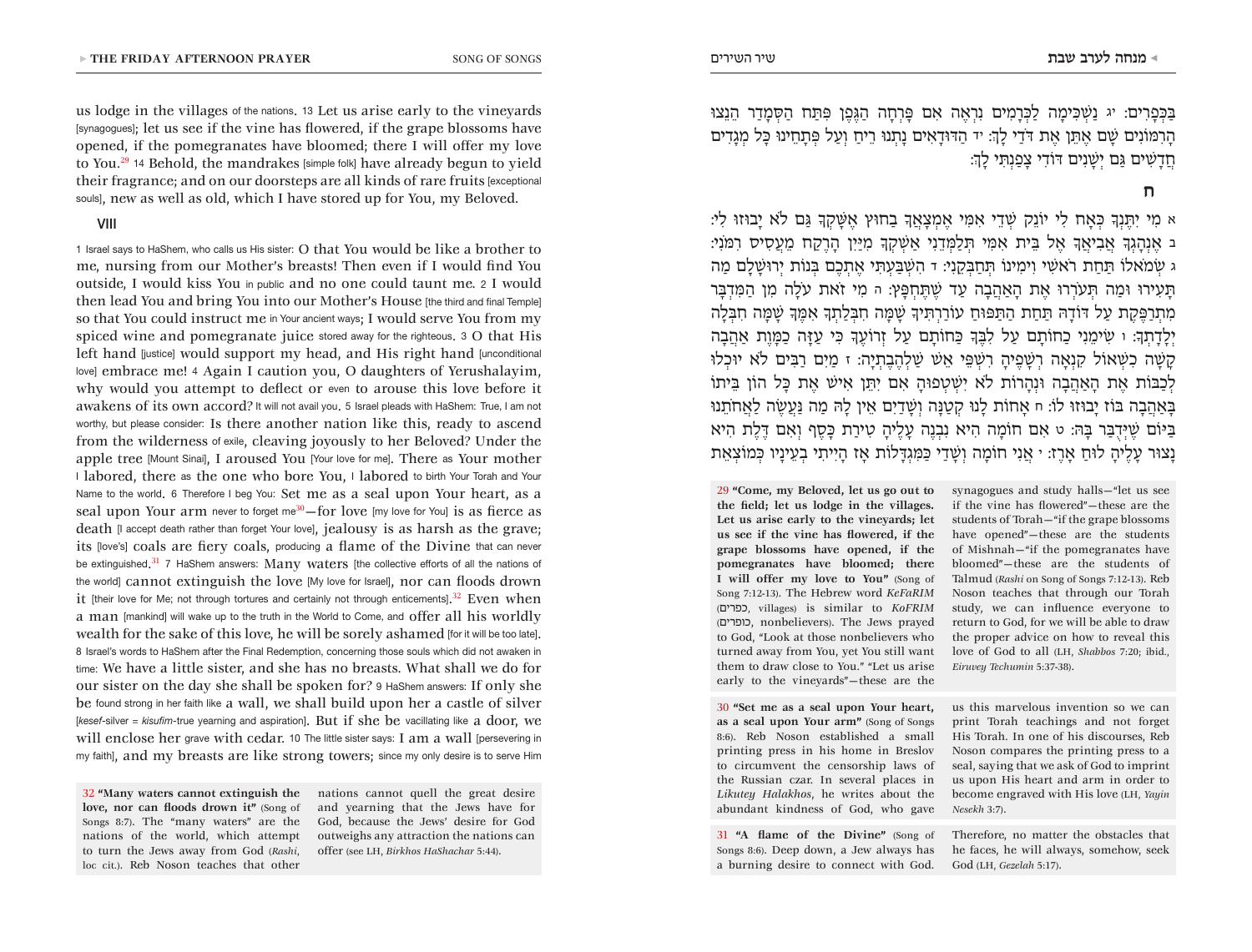ׁשָלֹום: יא ּכֶרֶם הָיָה לִׁשְֹלמֹה ּבְבַעַל הָמֹון נָתַן אֶת הַּכֶרֶם לַּנֹטְרִים אִיׁש יָבִא ּבְפִרְיֹו אֶלֶף ּכָסֶף: יב ּכַרְמִי ׁשֶּלִי לְפָנָי הָאֶלֶף לְָך ׁשְֹלמֹה ּומָאתַיִם לְנֹטְרִים אֶת ּפִרְיֹו: יג הַּיֹוׁשֶבֶת ּבַּגַּנִים חֲבֵרִים מַקְׁשִיבִים לְקֹולְֵך הַׁשְמִיעִינִי: יד ּבְרַח ּדֹודִי ּודְמֵה לְָך לִצְבִי אֹו לְעֹפֶר הָאַּיָלִים עַל הָרֵי בְׂשָמִים:

רִּבֹון ּכָל הָעֹולָמִים, יְהִי רָצֹון מִּלְפָנֶיָך יְיָ אֱֹלהֵינּו וֵאֹלהֵי אֲבֹותֵינּו, ׁשֶּבִזְכּות ׁשִיר הַּׁשִירִים אֲׁשֶר קָרִיתִי וְלָמַדְּתִי, ׁשֶהּוא קֹדֶׁש קָדָׁשִים, ּבִזְכּות ּפְסּוקָיו, ּובִזְכּות ּתֵבֹותָיו, ּובִזְכּות אֹותִּיֹותָיו, ּובִזְכּות נְקֻּדֹותָיו, ּובִזְכּות טְעָמָיו, ּובִזְכּות ׁשְמֹותָיו וְצֵרּופָיו ּורְמָזָיו וְסֹודֹותָיו הַּקְדֹוׁשִים וְהַּטְהֹורִים הַּנֹורָאִים הַּיֹוצְאִים מִּמֶּנּו, ׁשֶּתְהֵא ׁשָעָה זֹו ׁשְעַת רַחֲמִים, ׁשְעַת הַקְׁשָבָה, ׁשְעַת הַאֲזָנָה, וְנִקְרָאֲָך וְתַעֲנֵנּו, נַעֲתִיר לְָך וְהֵעָתֵר לָנּו.

שֶיִהְיֶה עֹולֶה קְרִיאַת וְלִימּוד ׁשִיר הַּׁשִירִים ּכְאִּלּו הִּׂשַגְנּו ּכָל הַּסֹודֹות הַּנִפְלָאֹות וְהַּנֹורָאֹות אֲׁשֶר הֵם חֲתּומִים ּבֹו ּבְכָל ּתְנָאָיו, וְנִזְּכֶה לְמָקֹום ׁשֶהַּנְפָׁשֹות, וְהָרּוחֹות וְהַּנְׁשָמֹות, נֶחְצָבֹות מִּׁשָם, ּוכְאִּלּו עָׂשִינּו ּכָל מַה ּׁשֶּמֻּטָל עָלֵינּו לְהַּׂשִיג ּבֵין ּבְגִלְּגּול זֶה, ּבֵין ּבְגִלְּגּולִים אֲחֵר, וְלִהְיֹות מִן הָעֹולִים וְהַּזֹוכִים לָעֹולָם הַּבָא, עִם ׁשְאָר צַּדִיקִים וַחֲסִידִים. ּומַּלֵא ּכָל מִׁשְאֲלֹות לִּבֵנּו לְטֹובָה, וְתִהְיֶה עִם לְבָבֵנּו וְאִמְרֵי פִינּו ּבְעֵת מַחְׁשְבֹותֵינּו, וְעִם יָדֵינּו ּבְעֵת מַעֲבָדֵינּו, וְתִׁשְלַח ּבְרָכָה, הַצְלָחָה וְהַרְוָחָה, ּבְכָל מַעֲׂשֵה יָדֵינּו, ּומֵעָפָר ּתְקִימֵנּו, ּומֵאַׁשְּפֹות ּדַּלּותֵנּו ּתְרֹומְמֵנּו, וְתָׁשִיב ׁשְכִינָתְָך לְעִיר קָדְׁשֶָך ּבִמְהֵרָה בְיָמֵינּו, אָמֵן:

33 **"The one thousand goes directly to You, O Shelomo, while two hundred goes to the caretakers who guarded its fruit"** (Song of Songs 8:12). Rebbe Nachman spoke about the great light that illumines from above. This awesome light is referred to as *eleph* (one thousand), since it is too bright and powerful for the average person to acquire. Only a

great *tzaddik* who is able to divide the thousands into hundreds can divide this light into smaller portions that average people can grasp. Then they can receive it, a little at a time (*Rebbe Nachman's Wisdom* #93). This light of the *tzaddik* can be very intense, but the tzaddik filters it so that everyone can glimpse God's greatness (cf. LH, *Pesach* 9:33).

forever after, may I be found worthy in His eyes of eternal peace! 11 Israel says: Shelomo [the One to whom all *shalom*-peace and *sheleimus*-perfection belong] had a vineyard in Bal-Hamon [Yerushalayim, at the hub of *hamon*-many empires]; while I was in exile from my land, He handed the vineyard over to caretakers [foreign kings]; each one was to pay one thousand pieces of silver for the use of its fruits. 12 Now that I have returned to Yerushalayim and my vineyard, which is mine, is before me, the one thousand goes directly to You, O Shelomo, while two hundred goes to the careta $\rm~ker~s$  who guarded its fruit and defended my right to return home.  $^{33}$  13 HaShem says: My beloved, even when you dwell in foreign gardens, the companions [angels and righteous *tzaddikim* in heaven] listen to your voice speaking Torah and pouring your heart out to Me in prayer. Let Me hear you! 14 Israel prays: Flee quickly, my Beloved! In Your haste to redeem me, be like a gazelle or a young deer on mountains of heavenly incense [Mount Moriah and the holy Temple]! O how sweet the fragrance of Your Name, like precious oil poured forth!

Master of all worlds! May it be in accordance with Your will, HaShem our God and God of our ancestors, that in the merit of the Song of Songs which I have read and learned—for it is a Holy of Holies—in the merit of its verses, its words, its letters, its vowels, and its tropes; in the merit of its Divine Names, its permutations, and its allusions; in the merit of the holy, pure, and awesome mysteries that are derived from it—let this be a time of compassion, a time when You listen and hear, when we call upon You and You answer, when we entreat You and You respond.

May the reading and learning of the Song of Songs rise up and be regarded before You as though we comprehended all the wondrous and awesome mysteries that are enclosed and sealed in it, in all their details. May we also merit to bind ourselves to the place from which all spirits and souls are hewn, as though we had completed all that is incumbent upon us to achieve, whether in this lifetime or any other. May we also be counted among those who merit to ascend to the World to Come, together with all the other righteous and devoted servants of HaShem. Please bring all our heartfelt desires to fruition for our benefit. Be with our hearts and speech when we think, and with our hands when we work. Send blessing, success, and expansion into all our endeavors. Raise us up from the dust of exile, and lift us from the dregs. Elevate us, and restore Your Divine presence to Your holy city, soon, in our days, *amen*.